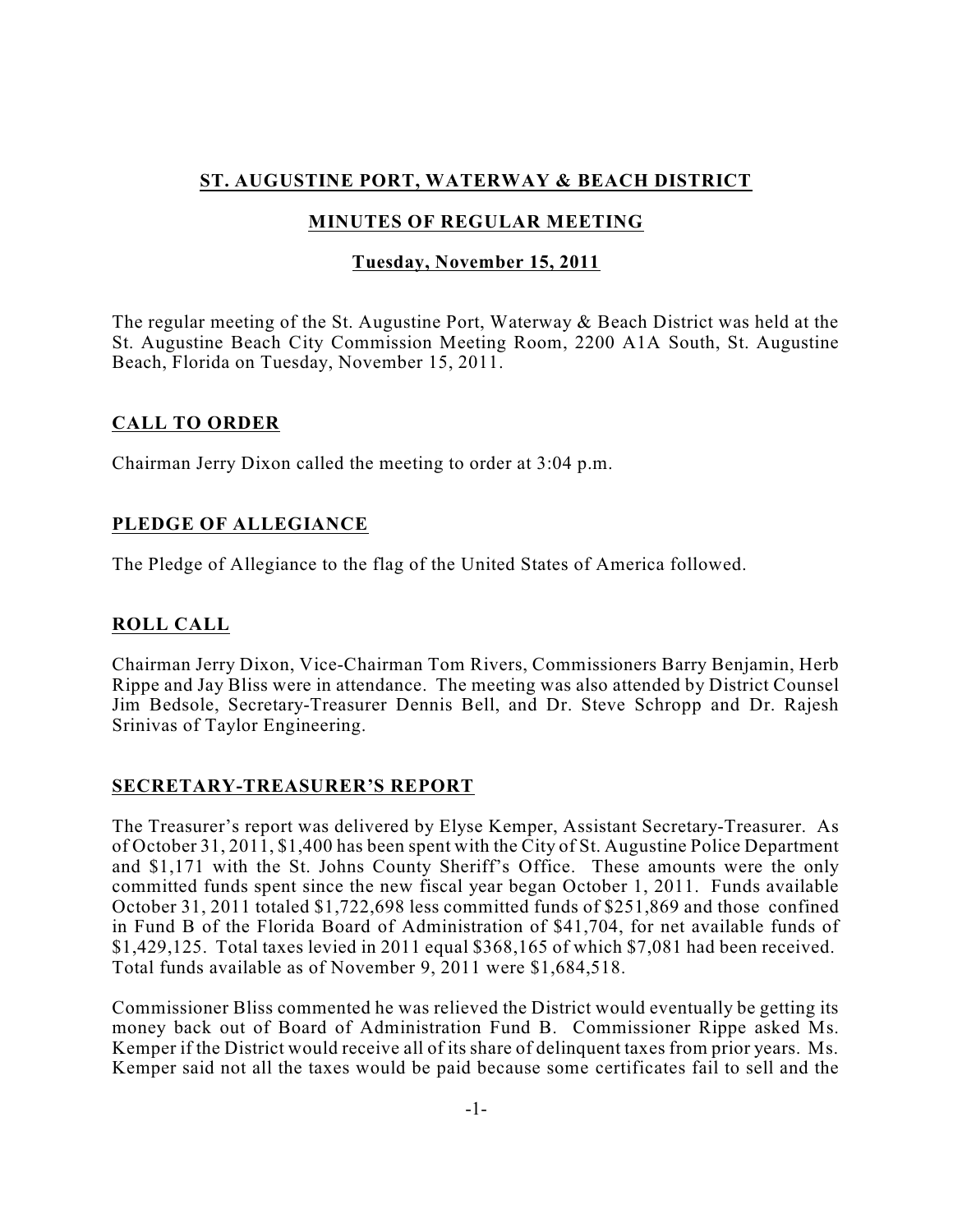County ends up holding them. Also, the tax collecting agencies take a portion of the money as a collection fee, somewhat diminishing the District's portion.

# **APPROVAL OF MINUTES**

### **On a motion by Vice-Chairman Rivers, seconded by Commissioner Benjamin, the Board unanimously approved the minutes of the October 18, 2011 regular meeting.**

### **ENGINEERING REPORT**

Dr. Steve Schropp delivered the engineering report on behalf of Taylor Engineering. Dr. Schropp said St. Johns County has assigned Jan Brewer of their staff to coordinate the restoration of the Summer Haven River, although the extent of the county's involvement is still undetermined. He said he will send her a copy of all the reports Taylor has generated on the project and will be giving the Board regular updates.

Chairman Dixon said he was contacted by Bob Brantley of FDEP who said the agency has worked out an agreement with all interested parties to allow the dredging of the St. Augustine Inlet to proceed. The District was not a party to this latest agreement. In it, FDEP agreed to update the existing Inlet Management Plan at its own expense. FDEP intends to hold two public hearings on the matter. Brantley said enough information is already available to allow an update to proceed.

Dr. Schropp said the first IMP was produced by Taylor for the District in the late 1990's and made recommendations for management of the inlet. FDEP then used that study as a basis for its own recommendations regarding the inlet. Now, FDEP will prepare an update based on studies by FSU, ACOE and other entities.

Commissioner Rippe asked Dr. Schropp what role the District would have in this. Dr. Schropp said the District is the local sponsor of the inlet and would normally contribute funding. This time, however, the District will only provide review and comment on the FDEP's work. He said the object of such plans is to mitigate the downdrift effects of inlets and to move sand back to appropriate beaches to offset adverse impacts. In response to questions by Commissioners Rippe and Dixon, Dr. Schropp said the object of dredging is to make the inlet safe for navigation. An inlet will immediately begin to re-adjust itself after dredging and the effects of re-adaptation are difficult to predict. In response to comments by Commissioner Rivers, Dr. Schropp said advertisements for the public hearings will likely focus on the Inlet Management Plan aspect, rather than the interests of any particular group of stake-holders, such as those claiming erosion results from dredging.

### **OLD BUSINESS**

District Counsel Jim Bedsole presented the Board with a map showing four parcels of property owned in fee by the District. Three are situated on the west side of the Intracoastal Waterway adjacent to the Vilano Causeway and a fourth parcel comprises the strip of land on which the south bank of St. Augustine Inlet is located.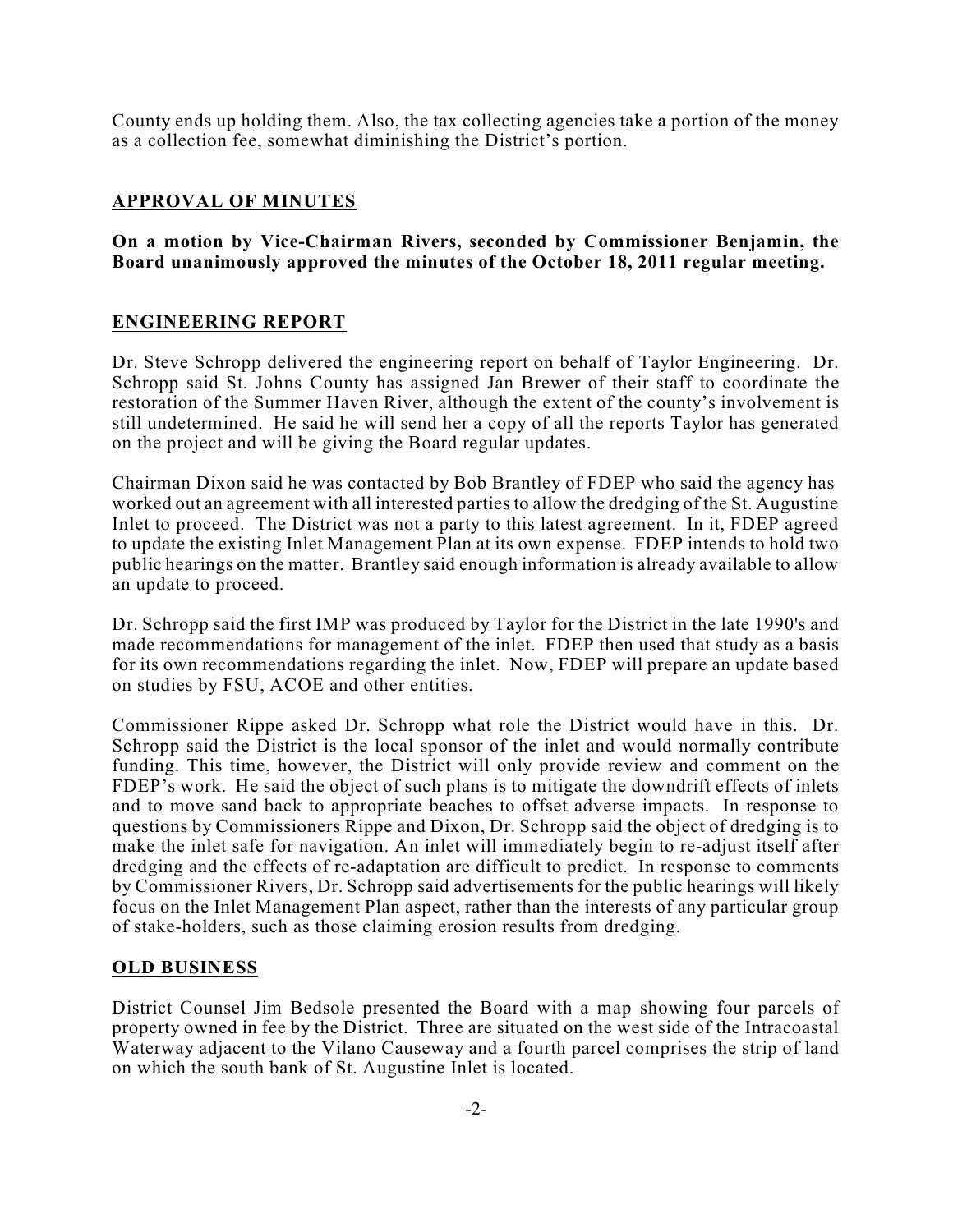Mr. Bedsole detailed the history of the District's land holdings in St. Johns County beginning with a deed from the Trustees of the Internal Improvement Fund of the State of Florida in 1941 and the original court order validating the bond issue of 1939 which funded the creation of the St. Augustine Inlet.

Mr. Bedsole said that certain permanent spoil and dredge easements held by the District also exist on the banks of the San Sebastian River within the City of St. Augustine. A full written report will be provided the Board at a later date.

### **NEW BUSINESS**

#### A. Extension of Taylor Engineering Contract

Dr. Schropp then discussed his firm's request for the extension of their consulting contract for the next two years. Taylor is proposing the same contract with an amendment  $(N_0, 43)$ which would raise their rates 2.5%, generally. Commissioner Benjamin said he has done a due diligence review of Taylor's services and believes that the increase is warranted by their expertise and responsiveness.

#### **Commissioner Benjamin moved to approve the amendment, which was seconded by Vice-Chairman Rivers.**

Commissioner Dixon said he agreed with Commissioner Benjamin. Commissioner Rippe said he was not in favor of increasing the rates because the District budget is actually down 6.6% this year. He said he likes Taylor and wants to keep them but was in favor of no increase and a one-year contract. Commissioner Dixon said Dr. Schropp does most of the Port's work and that his rate is actually lower by 7.9% in the new contract and their regular services are capped at \$2,000 per month. Commissioner Benjamin said it is important to be able to call and receive timely responses to his questions, and that comparing year-to-year costs may not be fair because of the way projects arise.

Commissioner Bliss said he would like to see a comparison of Taylor's billing for the last three years and that he agreed with Commissioner Rippe that an increase at this time was unwarranted.

#### **On a roll-call vote, the contract amendment was approved 3 to 2, with Commissioners Rippe and Bliss voting against.**

Chairman Dixon then requested the Secretary to produce the last five years of Taylor's billing records for review by commissioners.

#### B. Funding request-Vilano Beach Fishing Pier Floating Dock Addition-Wil Smith

Wil Smith appeared on behalf of St. Johns County to discuss the funding of the Vilano Floating Dock. He said the county is expecting a \$160,000 cash contribution from the District and that another \$160,000 will come from FIND. He said the county will treat the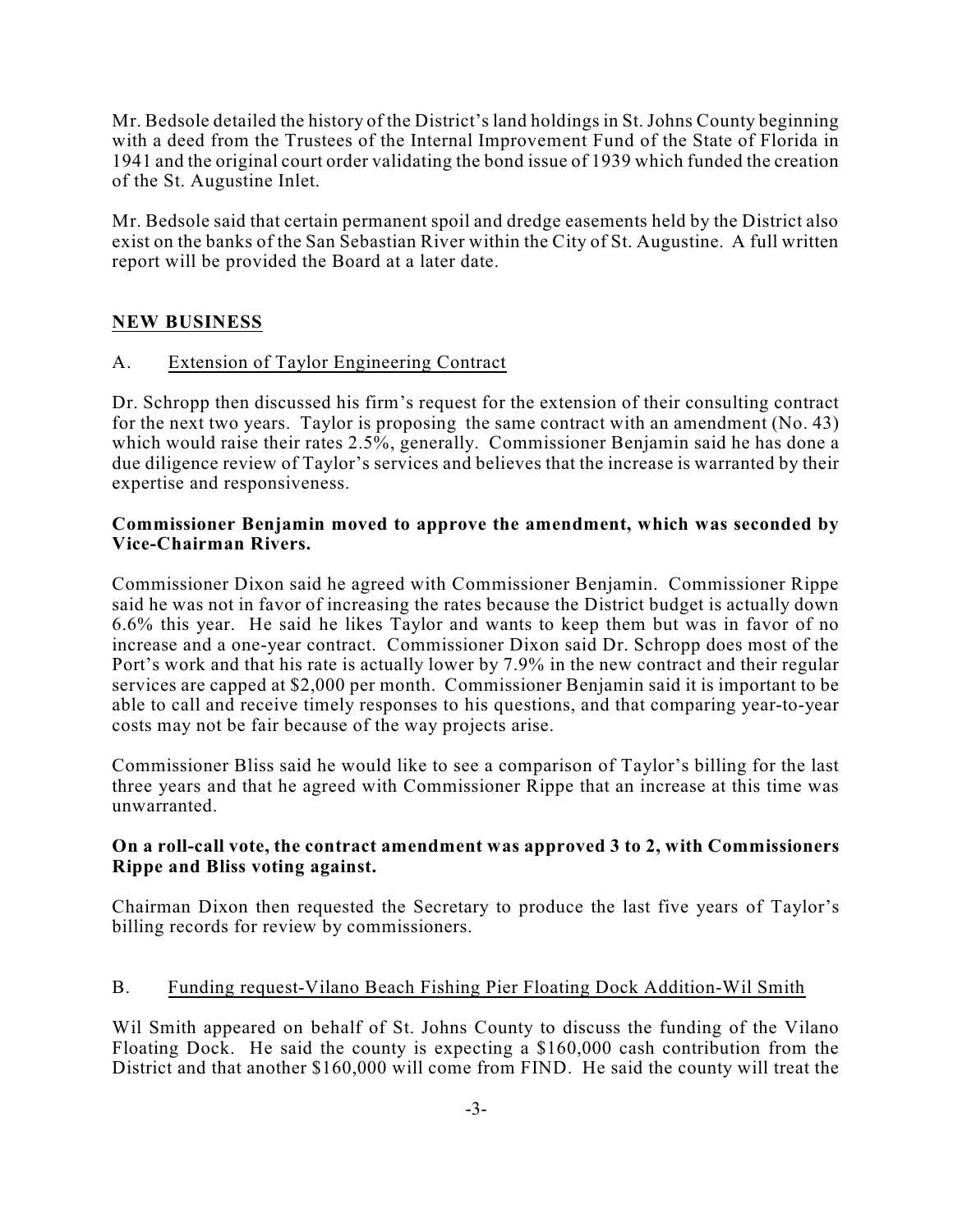money as unanticipated revenue and will return any unused funds to the District at the conclusion of construction.

Commissioner Bliss said he would like to condition the award of a construction contract on the use of as many local contractors as possible. Commissioner Rippe said he believes the project will be good for Vilano Beach but that he has been very disappointed that some of the local Vilano businesses have not chipped in to pay for the project. He said he contacted many of them and that only the mildest interest was shown. He and Commissioner Dixon pointed out the new budget sets aside only \$78,000.00 for this project.

Both Commissioner Benjamin and Chairman Dixon reminded the Board that it had committed these funds last year when the issue was first brought up by Mr. Smith. Mr. Smith added that the county needs the District's matching half of the funds before FIND will provide the other half. He said the job is scheduled for bidding in December of 2011 with work to begin in early 2012. Mr. Smith added that he did not believe the project would require the entire \$320,000.00 to complete. In response to questions by Commissioner Rippe, Mr. Smith said the county is contributing no funds to the project. Commissioner Rivers said he wants to go ahead with funding because the new grocery store on Vilano will be opening in January, 2012.

#### **Commissioner Rivers moved to amend the budget for the expenditure of \$160,000.00 for the Vilano Beach Fishing Pier Floating Dock addition as presented by Wil Smith. Commissioner Benjamin seconded.**

Mr. Smith said the County would accept the District's contribution only after the Board of County Commissioners had agreed to refund any extra to the District.

Commissioner Bliss said he wanted to confine a portion of the cost to in-county participants. Chairman Dixon said the county should refuse to become the contractor because of warranty issues if private contractors are not used.

**On a roll-call vote to amend the current budget to allow \$160,000.00 to be allocated to the Vilano Beach Fishing Pier Floating Dock, the measure was unanimously approved.**

**Commissioner Benjamin then moved to approve \$160,000.00 matching funds for the Vilano Beach Fishing Pier Floating Dock addition with the stipulation any unused funds will be returned to the District. Commissioner Rivers seconded the motion, which was unanimously approved.**

Mr. Smith thanked the Board for their contribution to the project and for their commitment to the Vilano Beach community. He then said he would bring a county staffer to a future meeting to explain the bidding process.

#### **PUBLIC COMMENT**

Lt. Steve Zukowski, Florida Fish and Wildlife Conservation Commission, reported on the status of a number of derelict or at-risk vessels. He said the boat with the shredded jib in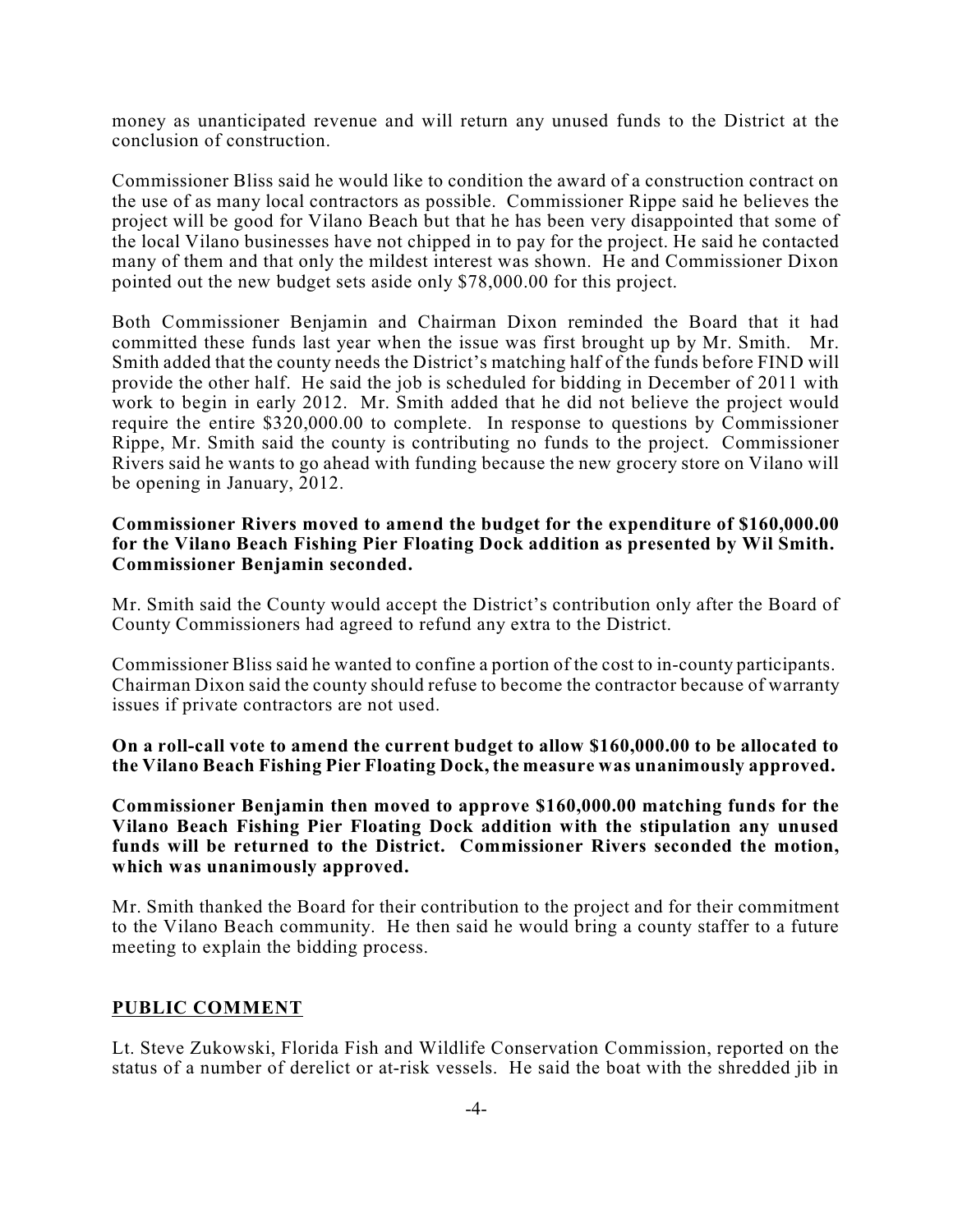North River was due to be moved out of the county by its new owner. Another boat, a ferrocement vessel, has been declared derelict and is set for a hearing in County Court soon. Another boat reportedly sank in the Intracoastal Waterway but has yet to be located and tagged. he also discussed regulatory signage slated for the Vilano Bridge and Bridge of Lions.

Pierre Pierce of St. Augustine said there had been interest recently by groups advocating the National Park Service take over the local beaches. He said the National Park Service has a history of severely limiting public access to beaches and that he thought it was a bad idea.

Linda Ginn, Gene Johnson Road, Summer Haven, presented the Board with copies of an informational video she produced to use in fund-raising for the Summer Haven River restoration. Chairman Dixon said the District's budget has already allocated funds for project permitting, but not for construction.

B.J. Kalaidis, St. Augustine, said she was in favor of giving Vilano Beach floating dock bid to the lowest bidder to save taxpayer money. Chairman Dixon said bidders first need to be qualified, then priced competitively.

# **COMMENTS BY COMMISSIONERS**

Commissioner Rippe said he was in favor of spending for the Vilano Beach floating dock because of the Board's prior commitment, but that he was very disappointed that no one from the Vilano community even tried to solicit funding from other sources, including St. Johns County, and that he would not vote for a budget amendment again. He said this is the second year in a row the District has spent more than its income and that he wants to see a fundamental change in the way the District sets its budget.

Chairman Dixon said the Board committed to the Vilano Beach floating dock project because the county would not have applied for assistance from FIND without a commitment from the Board. He also said he was confident the District's half of the project would be far less than the amount committed.

Commissioner Benjamin said the North Shore Improvement Association had donated \$5,000.00 to the project already. He said the St. Augustine Yacht Club's brochure for the Regatta of Lights has a tiny logo for the Port and that the money spent each year on that event is not worth the advertising the District gets.

Vice-Chairman Rivers said the changes in Vilano Beach are beautiful and well worth the expense. He said the Board did the right thing regarding the floating dock and that it will pay off in increased taxes.

Commissioner Bliss said the impact of the floating dock will be very positive but that the City of St. Augustine was creating a problem for boaters by over-regulating local waters and trying to compete with private enterprise.